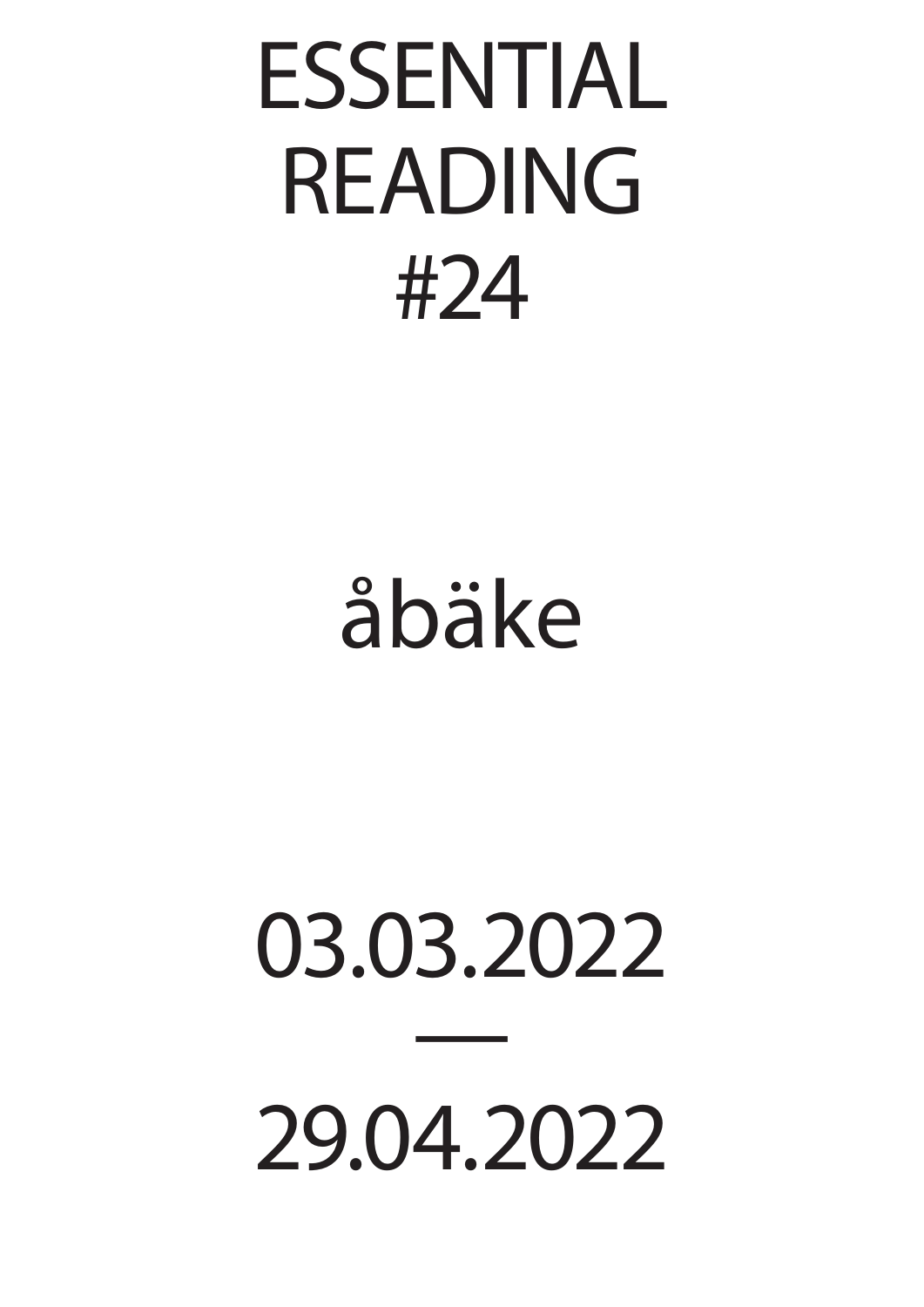Essential Reading tracht de boekencollectie van de Kunstenbibliotheek vanuit een andere blik te verrijken en te verruimen. Welke boeken zijn, vandaag, écht onmisbaar voor een kunstenbibliotheek? Gasten van Essential Reading verzamelen en presenteren hier de boeken die ze het waardevolst vinden in hun leven en werk.

åbäke is een design collectief dat werkt binnen kunst, design en elk gebied waar een misverstand een clownsschoen tussen een deur kan zetten sinds 2000. Wij zijn vier voornamelijk individuen die werken vanuit Kopenhagen, Stockholm en Londen. (loosely translated by Kunstenbibliotheek)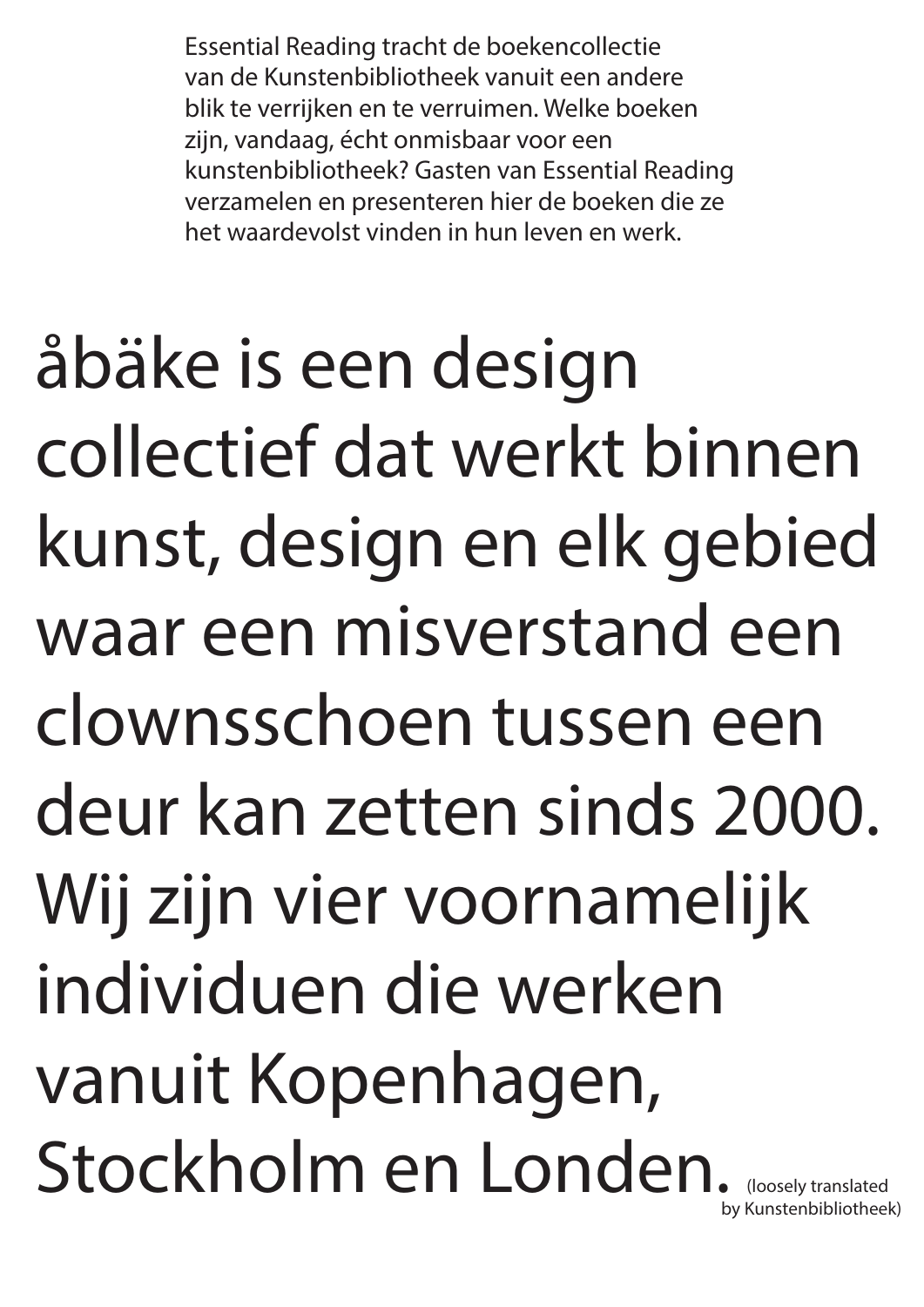Essential Reading is a project that aims to enlarge, diversify and enrich Kunstenbibliotheek's book collection. Which books are, today, really indispensible for an art library? Guests of Essential Reading bring together and present in the library the books they consider most valuable in their life and work.

åbäke is a design collective working within Art, design and any field a misunderstanding can put a clown shoe in a door since 2000. We are four mostly individuals working from Copenhagen, Stockholm and London.